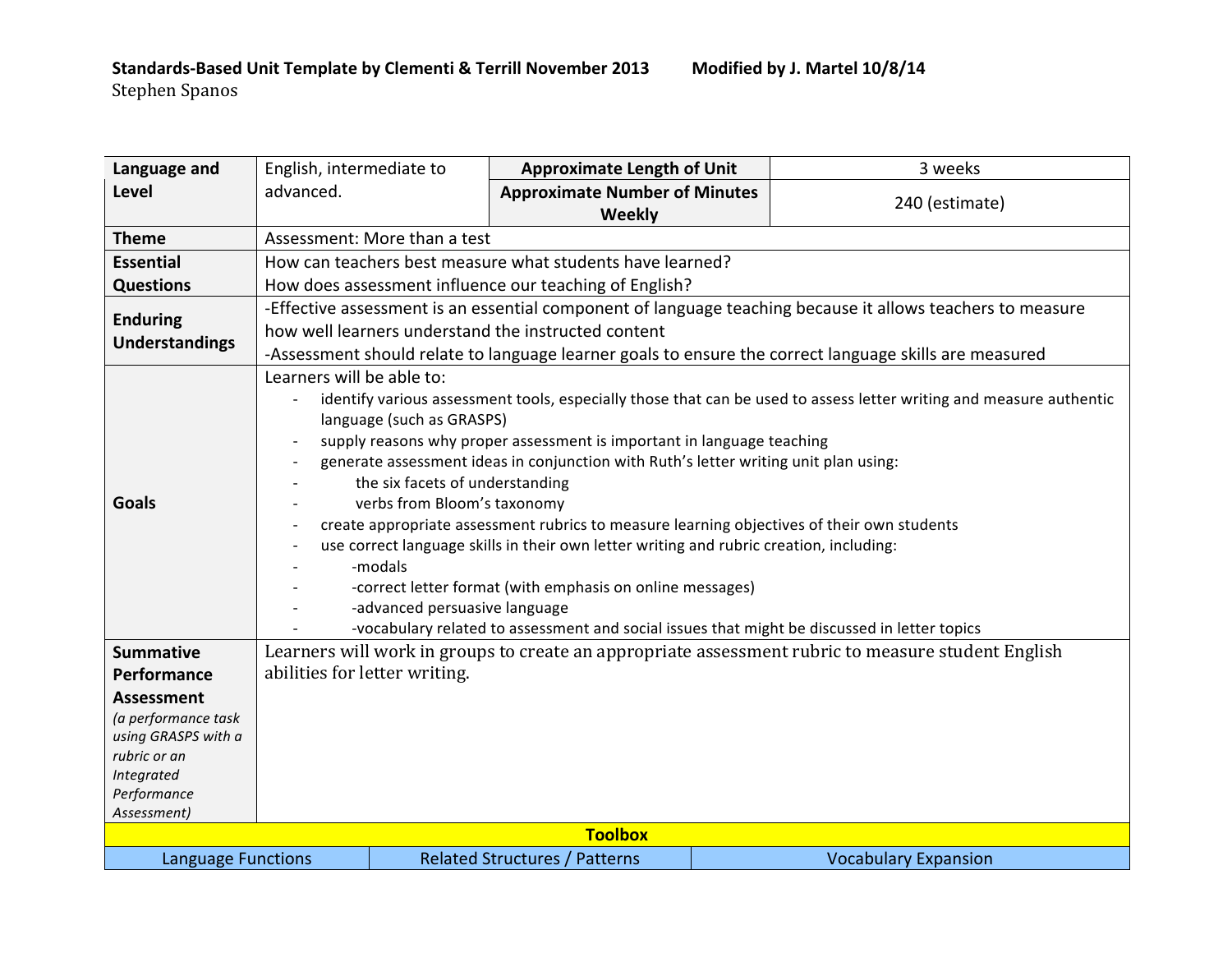## Standards-Based Unit Template by Clementi & Terrill November 2013 Modified by J. Martel 10/8/14

Stephen Spanos

| Compare different assessment                        | Better than, more effective at, |                                                                             | Proficiency, effective, beneficial, assessment                               |  |
|-----------------------------------------------------|---------------------------------|-----------------------------------------------------------------------------|------------------------------------------------------------------------------|--|
| strategies                                          | comparatives and superlatives   |                                                                             |                                                                              |  |
| Explain reasons for choosing                        |                                 | It's important that, it's necessary to, so                                  | To connect, to measure, objective, goal, to pass/fail,                       |  |
| specific assessment types and                       | that, in order to               |                                                                             |                                                                              |  |
| how they connect to learning                        |                                 |                                                                             |                                                                              |  |
| goals                                               |                                 |                                                                             |                                                                              |  |
| Ask and answer questions about                      |                                 | Interrogatives (wh-questions, do                                            | Curriculum, cultural differences, to prefer                                  |  |
| assessment types in other                           | support)                        |                                                                             |                                                                              |  |
| cultures                                            |                                 |                                                                             |                                                                              |  |
| Organize a cohesive, persuasive                     |                                 | A letter that moves from introduction                                       | Thesis, body (in essay context), conclusion, persuasive,                     |  |
| formal letter                                       |                                 | (incl. thesis) to supporting points and                                     |                                                                              |  |
|                                                     | conclusion                      |                                                                             |                                                                              |  |
| Express modality (e.g.,                             |                                 | Should, could, might, must, can, etc.                                       | Obligation, possibility, requests, demands                                   |  |
| possibility, obligation) with                       |                                 |                                                                             |                                                                              |  |
| emphasis on proper form and                         |                                 |                                                                             |                                                                              |  |
| proper contextual use (informal                     |                                 |                                                                             |                                                                              |  |
| vs. formal)                                         |                                 |                                                                             |                                                                              |  |
|                                                     |                                 | <b>Key Learning Activities/Formative Assessments</b>                        |                                                                              |  |
| Key learning activities/formative assessments       |                                 | How do these support unit goals/performance tasks?                          |                                                                              |  |
| -Write a persuasive letter of their own             |                                 | -Activate schema for main task, improve teacher language skills, promote    |                                                                              |  |
|                                                     |                                 | learner agency                                                              |                                                                              |  |
| -Brainstorm why we assess students                  |                                 | -Introduce role and importance of assessment in language teaching           |                                                                              |  |
| -Compare and critique various assessment types      |                                 | -Provide information on assessment types                                    |                                                                              |  |
| -Discuss in groups opinions and views on            |                                 | -Assess background knowledge                                                |                                                                              |  |
| assessment in Haiti                                 |                                 | -Provide information and think critically about assessment                  |                                                                              |  |
| -Brainstorm important components required to        |                                 |                                                                             |                                                                              |  |
| create an effective assessment                      |                                 |                                                                             |                                                                              |  |
| <b>Resources</b>                                    |                                 | <b>Technology Integration</b>                                               |                                                                              |  |
| <b>Assessment packet from our Curriculum Design</b> |                                 | Google drive allows us to connect with others around the world and share    |                                                                              |  |
| course - explanation and guideline for forming      |                                 | language teaching strategies (such as rubrics) without coordinating meeting |                                                                              |  |
| assessment using the six facets of understanding    |                                 |                                                                             | times. This could serve as continued platform for info exchange between MIIS |  |